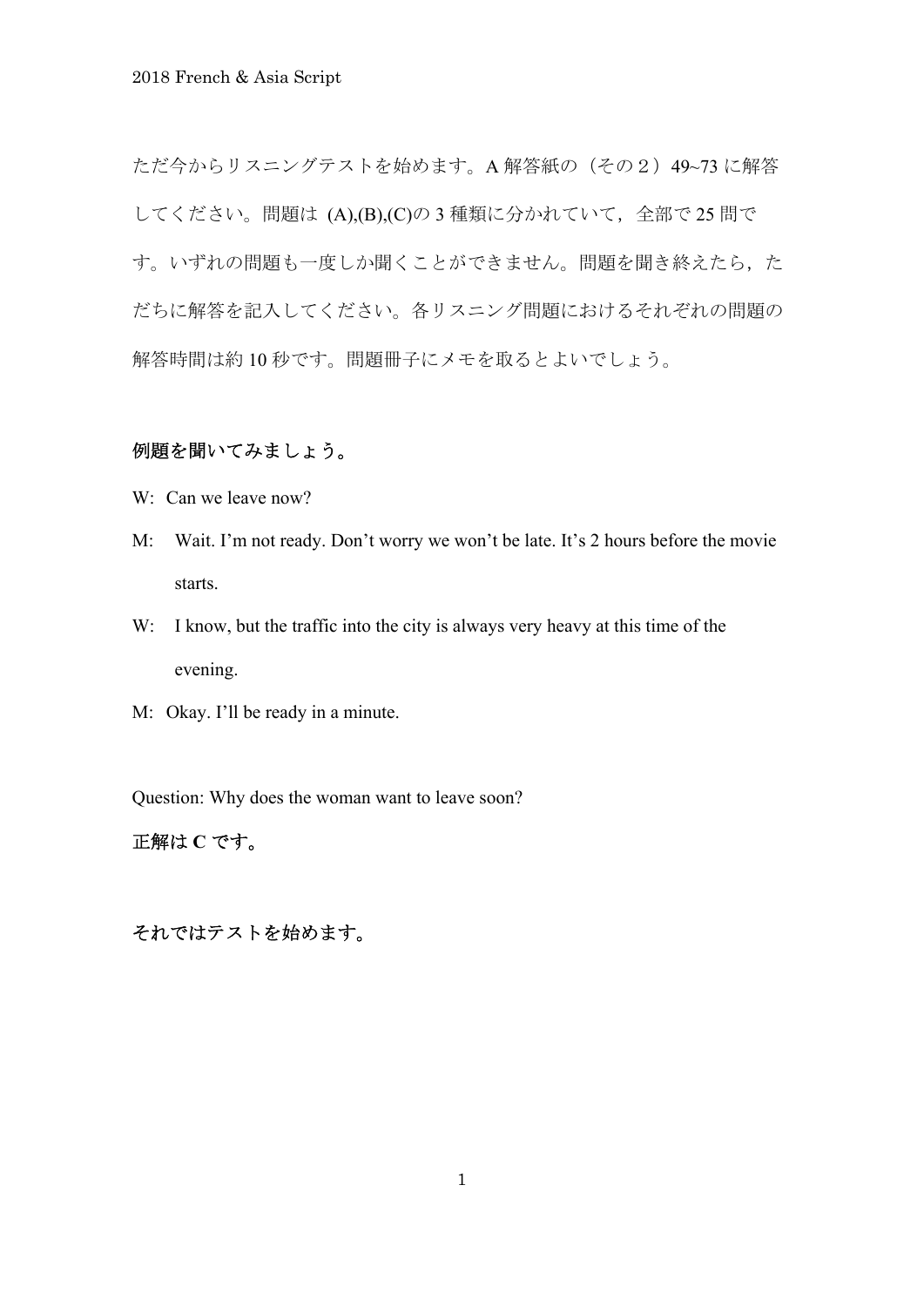(A) Listening 1~10 では、会話やアナウンスのあとに質問が続きますので、そ れに対する最も適切な答えを選んでください。

### Listening 1

Police in Nagoya were called out today to deal with a report of monkeys being seen near a supermarket in the north of the city. Residents claimed that they saw about five or six monkeys running around the supermarket car park at around 3 in the afternoon. But when the police turned up, they discovered it was actually a family of four, made up of two adults and two youngsters. The monkeys have since disappeared, but the police have warned residents not to approach the monkeys if they return.

49. How many monkeys were there in the supermarket car park?

### Listening 2

A new amusement park has just opened next to the zoo. There are seven theme lands in the park with 40 attractions. Opening hours are from 9:00 to 5:00 on weekdays and 9:00 to 7:00 on weekends. It is closed every third Monday. The prices are 6,900 yen for adults and 3,000 yen for seniors. It costs 5,000 yen for junior high and high school students and 2,500 yen for elementary school students. Anybody who buys a ticket one week in advance will get a 500 yen discount. Getting to the park is easy. Just take the subway or the city bus to the zoo. There is fun for the whole family all year round.

50. How much will seniors pay to enter the amusement park if they buy a ticket in advance?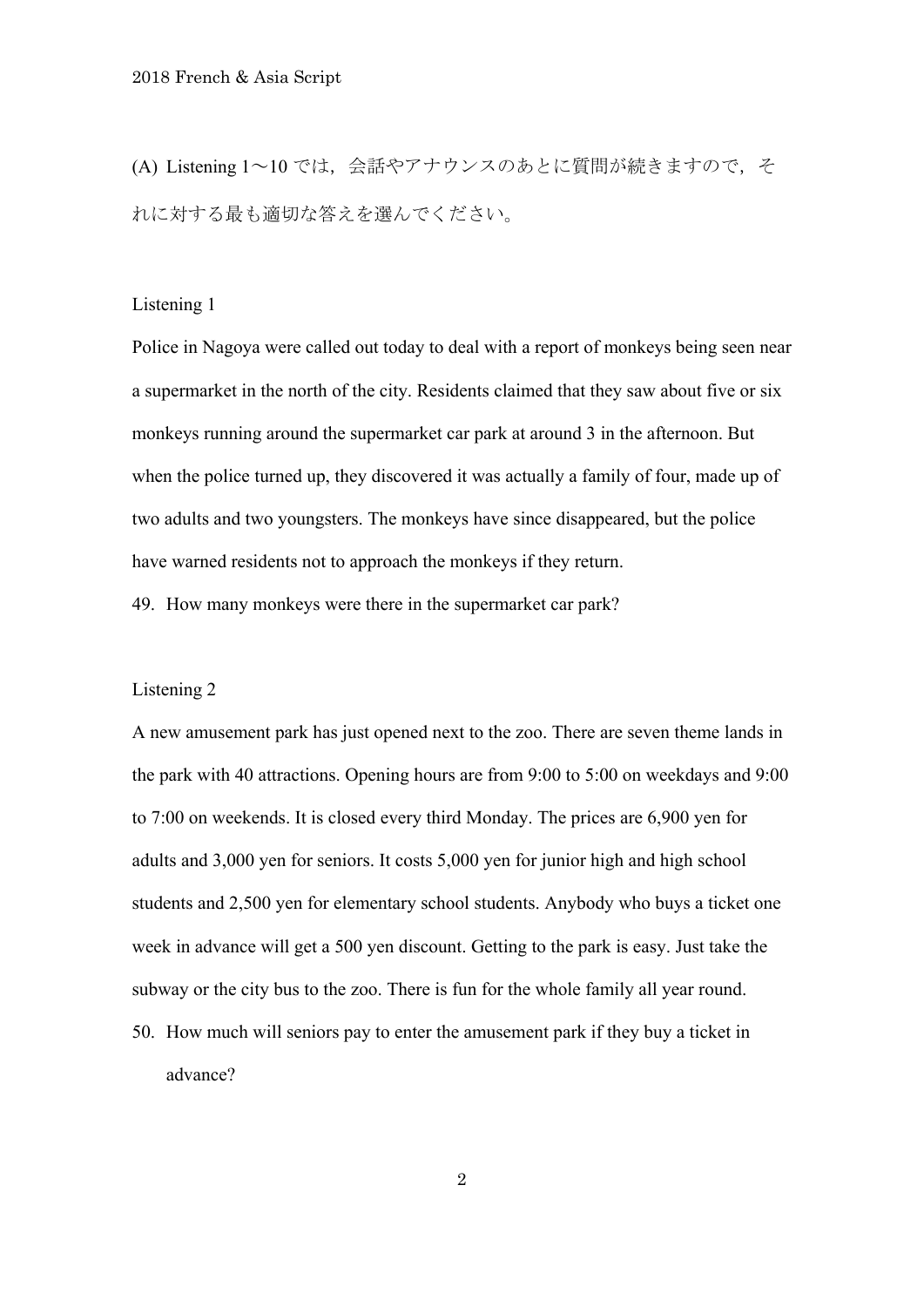- M: Good morning, Ms Witherspoon. Here are the documents you asked for yesterday. Is there anything else that I can help you with? What are your plans for the day?
- W: I'm going to work in my office this morning. If anybody calls, tell them that I'm in a meeting and that I'll call them back later.
- M: How about this afternoon?
- W: I'll be out at lunchtime as I'll be going to our head office downtown to hand in these documents, and then I'll be attending a conference the whole afternoon.
- M: Very good.
- 51. What should the man tell people who call the woman in the morning?

- W: Hello Chris, how's your work going?
- M: Hi, Barbara. Not bad. Another 10 minutes or so and I'll be finished.
- W: Well, I'm calling to ask if you'd like to have dinner with me and my parents this evening. We're going to a Korean restaurant this time.
- M: That sounds great. It'll make a change from Chinese or Italian food.
- W: Well, I was actually going to suggest an Indian restaurant for this evening, but my mother really wanted to try something different for a change.
- M: That's fine. Just one thing, would you mind coming to pick me up at the office and giving me a ride to the restaurant?
- W: Okay; I'll be there in...30 minutes?
- M: Thanks. See you then.
- 52. Where will the man go for dinner this evening?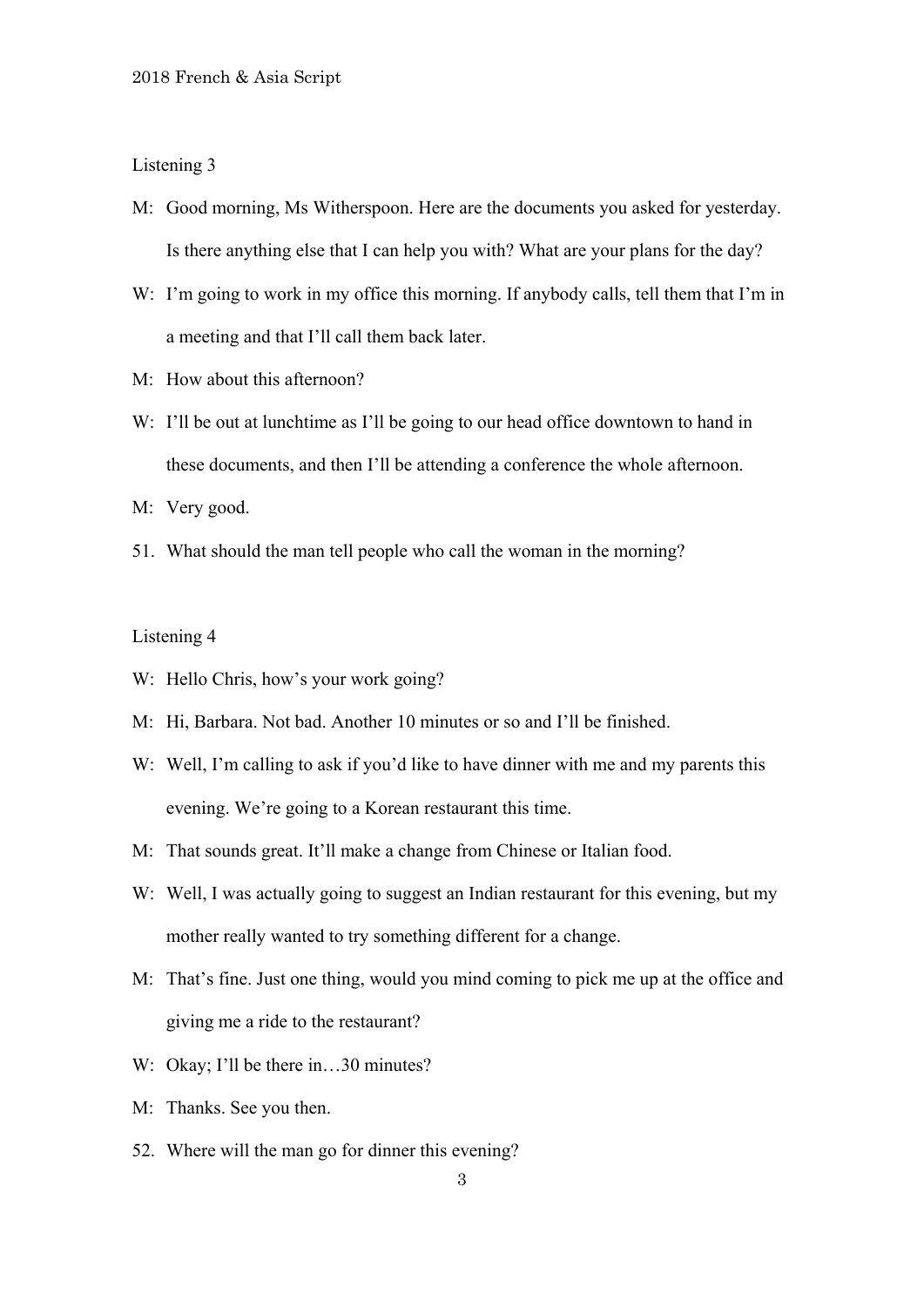If you're looking for an easy pet to keep in a tropical country like Singapore, I'd recommend the corn snake. It's not only clean and quiet, but also has a really calm and gentle character. It won't grow very long and so all you need is a small fish tank to keep it in. Like any pet though, it does need some care. It doesn't like the cold, but you don't need to heat the tank in a hot place like Singapore. And although it only needs feeding once a week, it must have lots of water to drink and bathe in. Of course, it's a snake and most people don't like snakes.

53. Why is the corn snake an easy pet to keep?

- M: Excuse me, I'm looking to buy some books on the history of clothes and fashion. Do you have any?
- W: Gee, let me think. You could look in the culture section. But it only has books about traditional cultures.
- M: Mm, I think I'm more interested in modern cultures.
- W: In that case, forget about those books and look in the art section instead. But art books are mostly on European and Japanese fashion. Is that what you're looking for?
- M: It might be. I'll go there.
- W: Actually, after you've looked at the art books, you could also try the design section. There could be a few books on the history of fashion there.
- M: Thanks very much! I'll do that!
- 54. Which section of the bookstore will the man go to first?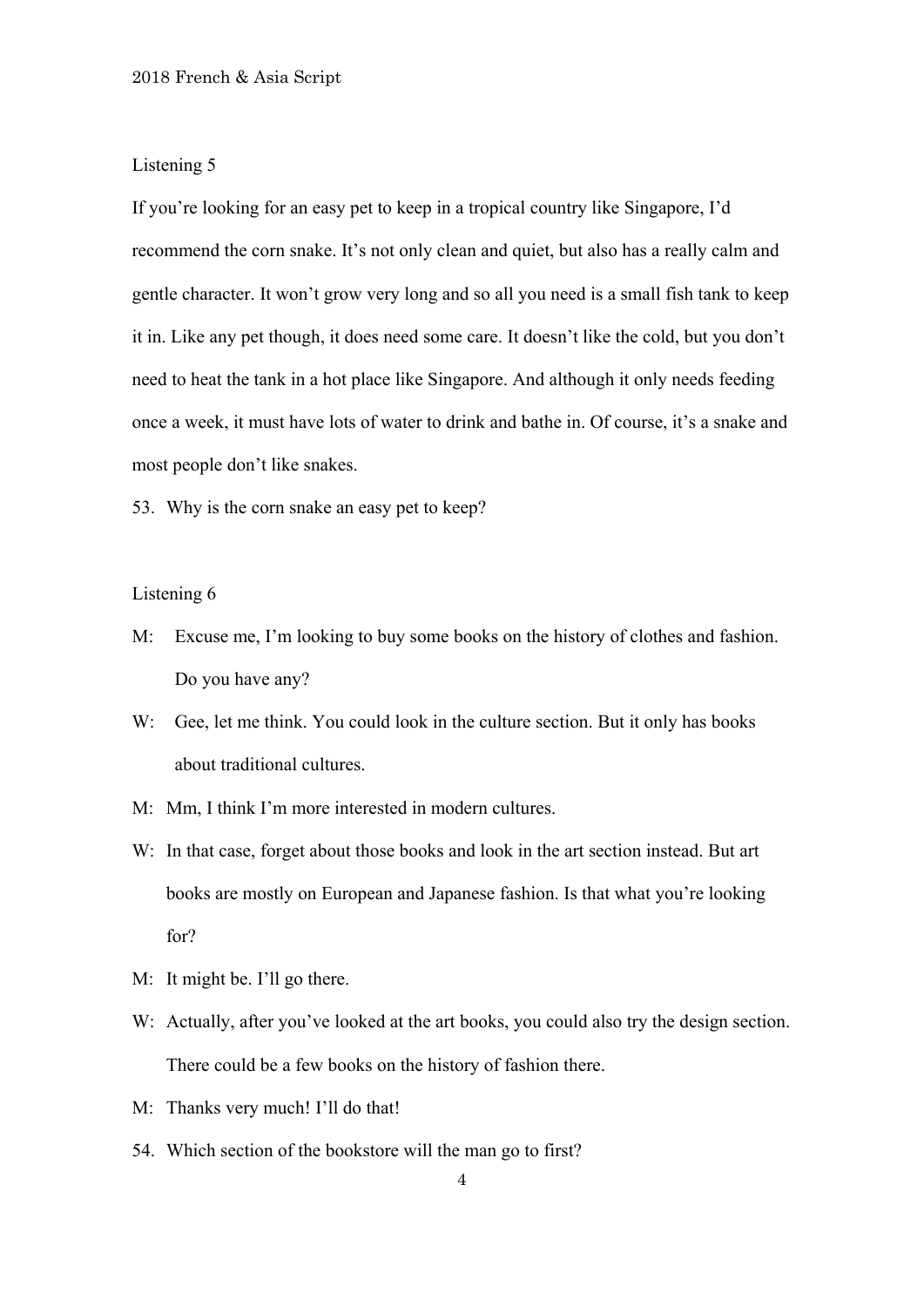- W: Tom, please come and help set the table for dinner.
- M: Okay, mum! What's for dinner this evening?
- W: Curry and rice.
- M: What? I thought we were having hamburgers.
- W: Yeah, I was going to make them, but I didn't have time. Let's have them tomorrow.
- M: Okay.
- W: By the way, what do you want for your lunchbox tomorrow? Pasta or fried chicken?
- M: Could I have fried chicken, please? It's my favourite.
- 55. What will the woman prepare for dinner tomorrow night?

- M: Are you still driving me to my doctor's appointment this afternoon?
- W: Sorry, what time was it again? Remember, I don't finish work until around 2 o'clock today.
- M: That's fine. It's at 3:15.
- W: I can pick you up between 2:30 and 3 o'clock, if that's okay.
- M: Any time before 3 would be fine. Thanks a lot. I'll see you later.
- 56. What time is the man's doctor's appointment?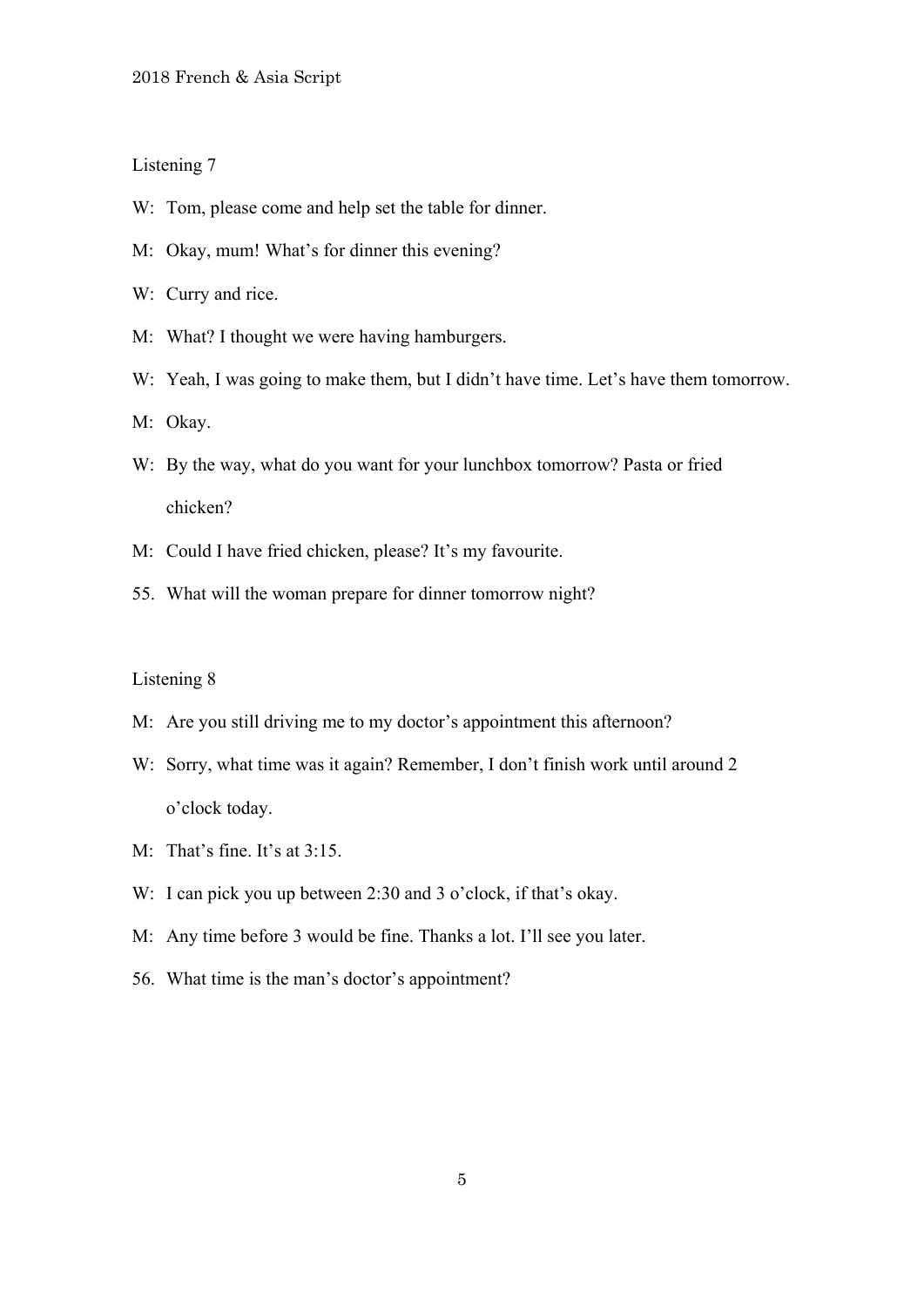Ladies and gentlemen, thank you for waiting. Our Super Summer Discount Sale will begin shortly. Please remember that you must show your ticket when you enter the store. The first group of customers with tickets numbering 1 to 50 can enter at 7 o'clock. The second group with numbers 51 to 100 will be allowed in starting at 7:30. From 8 o'clock, all customers without tickets will be allowed to enter the store. Don't forget that we will remain open until 10 o'clock tonight, one hour longer than usual. Thank you for shopping with us today.

57. What is the earliest time that a person with the ticket number 40 can enter the store?

- W: Hi Wayne. Congratulations on your graduation! I can't believe four years has passed already.
- M: Congratulations to you too, Mary. Shall we take a picture together?
- W: Good idea. How about in front of the university gate?
- M: No, there are too many people at the moment. We'll never get a good shot. I reckon the best spot is by the pond. Or we could take one by the flowers over there. Which do you prefer?
- W: I was going to suggest taking a photo by the café. But I like your idea of taking one near the water. Let's do that.
- M: Great! Let's go.
- 58. Where do the man and woman decide to take a picture?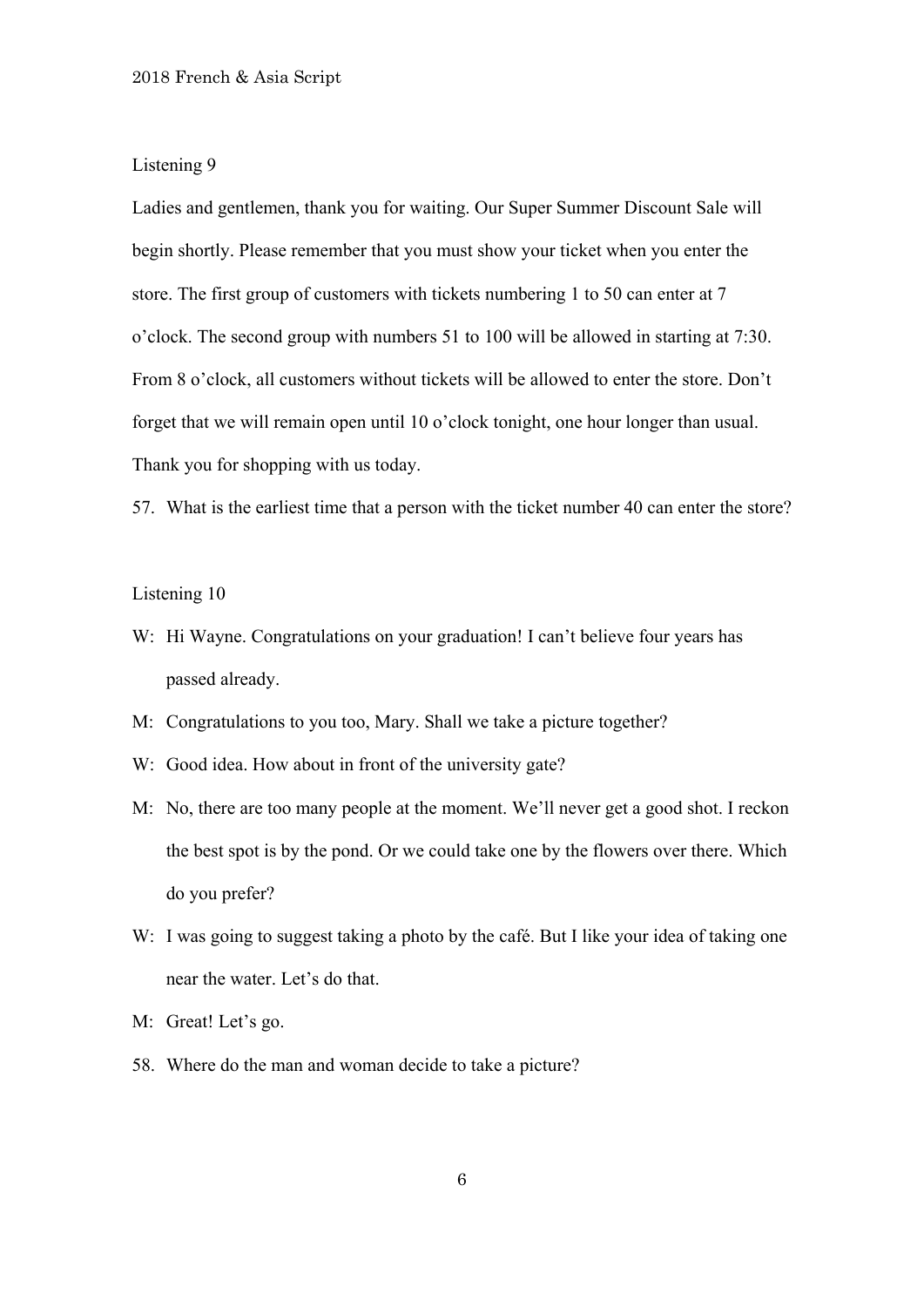(B) Listening 11~12 では,英語を聞いて,印刷された質問に対する最も適切な 答えを選んでください。例題はありません。

- M: Hello listeners, it's Frank Pope, with the Food Programme here on Radio Kobe. Today, we're talking to Sophie Kim, the owner of the very popular chain of *Iced Desserts* cafés here in Kobe. She has just opened her fifth café and it's in the Motomachi area. I'm going to ask her to tell us a little bit more about her business. Welcome to our show, Sophie!
- W: Hello. Frank. Thanks. It's a pleasure to be here.
- M: So, Sophie, another *Iced Desserts* café in Motomachi? But there are already two in the area. Kobe people really love your cafés, don't they? What's your secret?
- W: Basically, we offer customers the most delicious desserts that combine fruit pies, donuts or cakes with ice cream.
- M: Mm, sounds delicious. Do you have a take-out service too?
- W: Customers do have the option of buying a dessert to take home. But there are some desserts which are not possible to take out. For example, you can only eat our Special Strawberry Dessert in the café because it comes in an iced glass.
- M: I see…, and what exactly is a Special Strawberry Dessert?
- W: It's a warm chocolate donut that's cut up into pieces and put into an iced glass with five large strawberries. Then we add custard and vanilla ice cream along with sliced almonds. Finally, we pour chocolate sauce over the top of the dessert.
- M: It sounds delicious. What's your best-selling dessert to take out?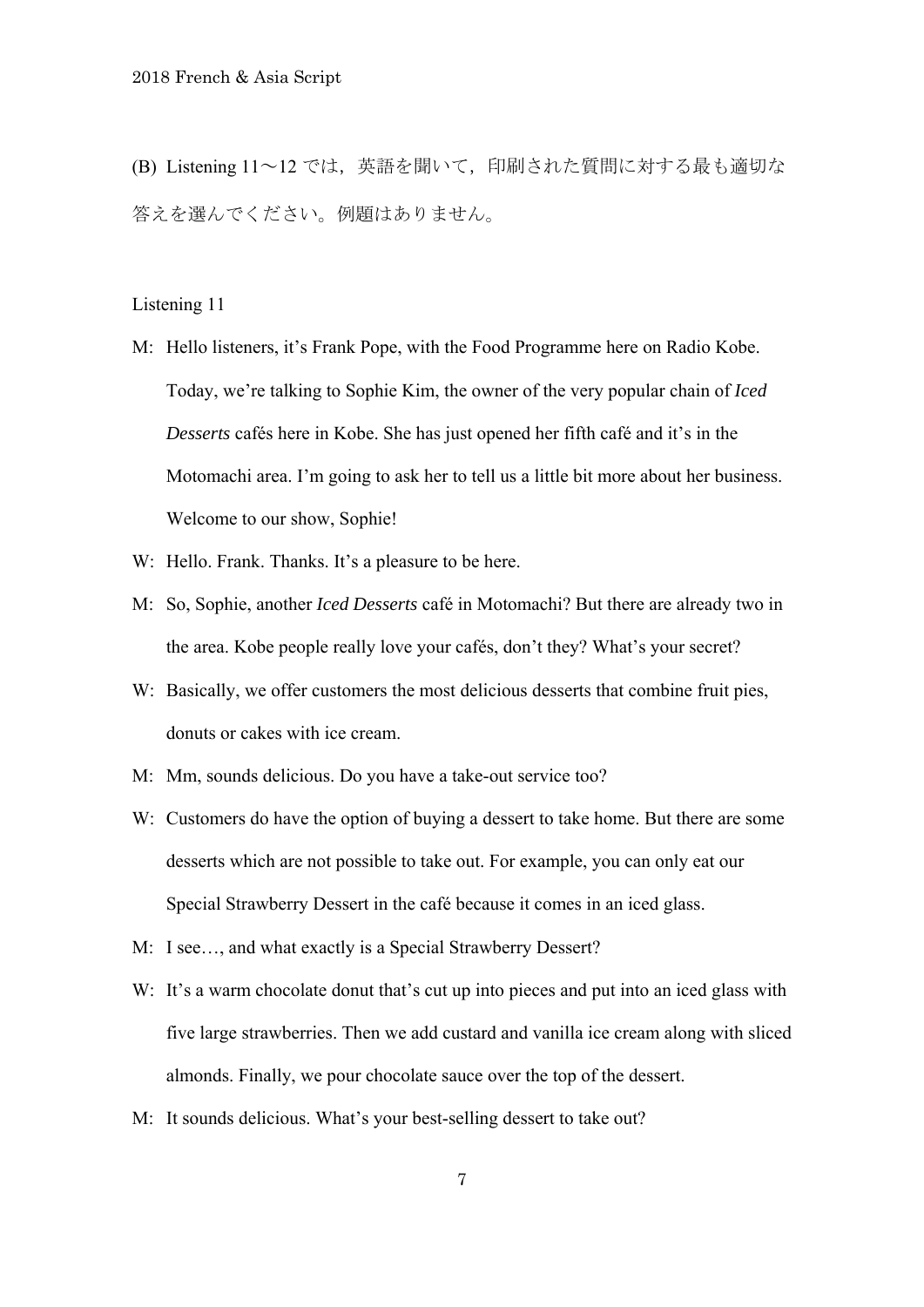- W: It's our Walnut Ice Sandwich. For this, we put a layer of blueberry cheesecake ice cream between two slices of walnut cake. The ice cream also has some almond pieces added to it, and that's it. Adding chocolate sauce to this dessert would make it a little too sweet.
- M: I don't know, about that. For me, chocolate sauce goes with everything!
- W: I'm sure it does! Customers who eat in the café can also create their own special dessert from any combination of ice cream and fruit pie. We have ten kinds of fruit pie including papaya with strawberries, and pear with raspberries. The most popular by far among customers is the cherry and banana pie, but my favourite is the apple and blackberry pie.
- M: Well, you offer a choice of so many delicious desserts, Sophie. Thank you for coming in today to tell us about *Iced Desserts*. I'll be visiting one of your cafés soon.
- W: We look forward to welcoming you, Frank.

- M: Good afternoon. This is Roberto at Dundee Travel Agency. How may I help you?
- W: Hello. I would like to book a roundtrip flight from Sydney to Tokyo, please.
- M: Okay. And what dates do you have in mind?
- W: I'd like to leave on Saturday, March 3rd and then return to Sydney on Monday, March 19th.
- M: Thank you. Just one moment, please. Okay, we have seats available on your requested departure date. However, there are no seats left on the 19th. Instead we have seats on March the 18th, March 20th, and March 21st.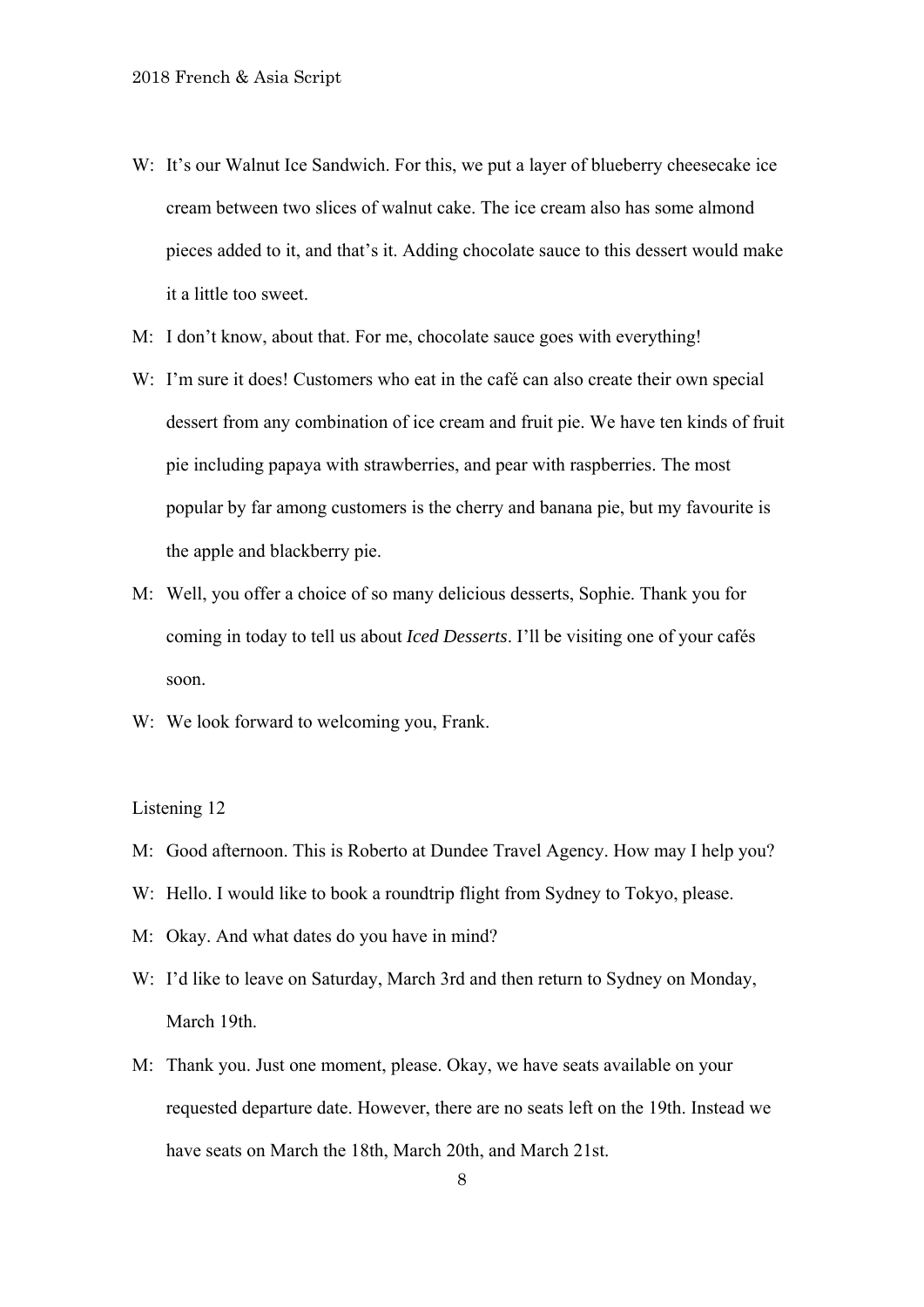- W: Well, I suppose another day in Tokyo would be okay. So I'll come back a day later.
- M: Great. Before we confirm your flight arrangements, I should let you know that your departure date falls on a weekend and the fare will be more expensive than on a weekday.
- W: Oh really? What's the difference in price?
- M: Well, the weekday fare is \$1,200, but departures on Saturdays cost an extra \$200 on top of that. So, as it stands now, your flight would be \$1,400.
- W: That's not too bad. I'll stick with the 3rd. I was also wondering if I can get a premium economy seat instead of a standard economy seat.
- M: Yes. But I'm afraid that'll cost you a further \$500.
- W: Oh, \$1,900 is a bit more than I can afford. I'll stay with the standard seat.
- M: Okay. So, would you like to pay for your flight by cash or credit card?

(C) Listening 13~14 では,英語を聞いて,それに対して,印刷された各文の内 容が正しければ (A) TRUE を、正しくなければ (B) FALSE を選んでください。 例題はありません。それぞれのリスニング問題について,英語の指示文が流れ ます。その 20 秒後にリスニング問題が始まりますので,その間に印刷されて いる問題文に目を通しておいてください。

#### Listening 13

You will hear a boy called Zack talking to a girl called Nell about training to run a marathon race. Look at the 5 sentences below. Decide if each sentence is **TRUE** or **FALSE**. If it is **TRUE**, choose A. If it is **FALSE**, choose B.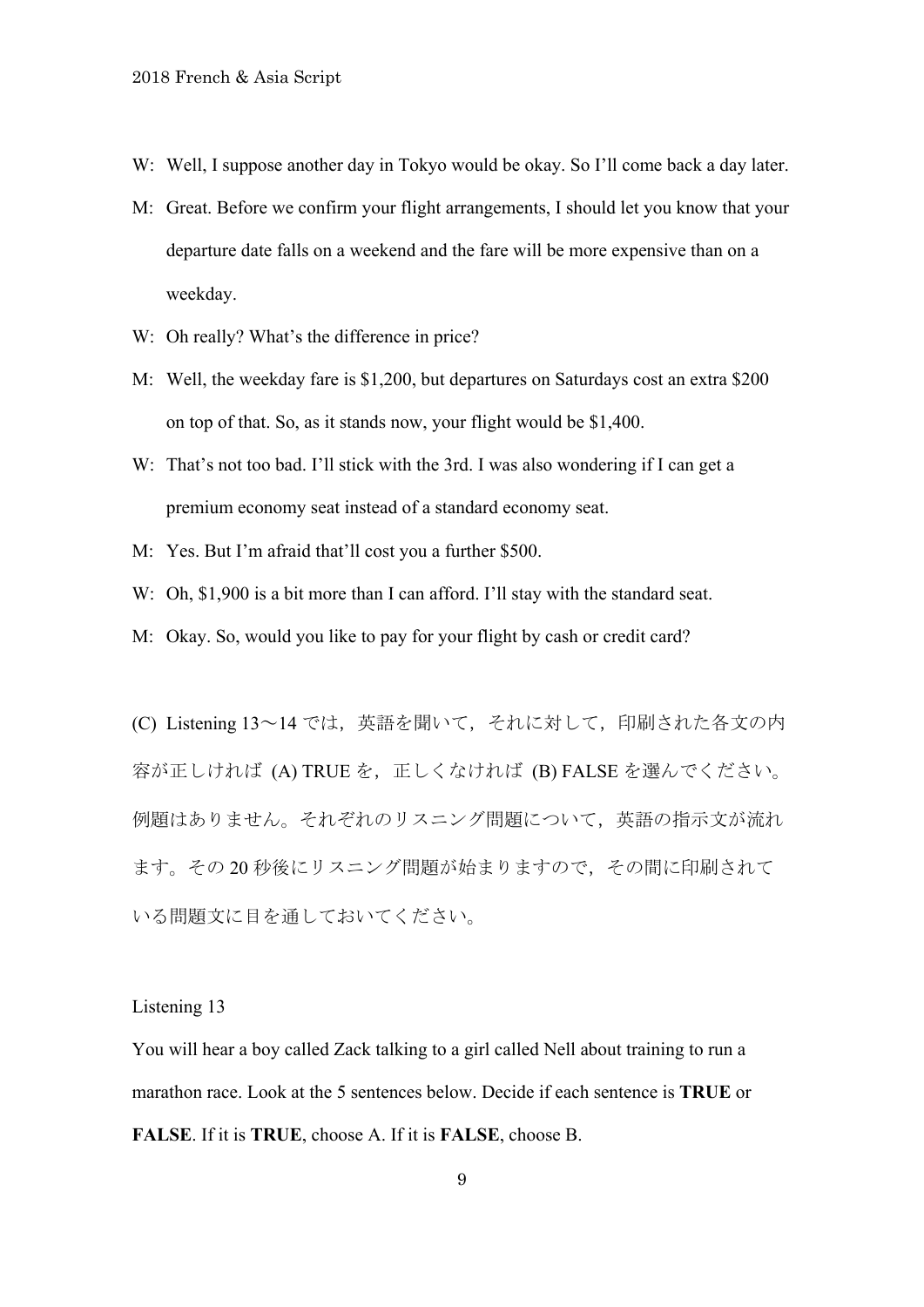- Zack: I think that I'm going to try running a marathon next year.
- Nell: Is this another one of your ideas for losing weight?
- Zack: Not really. It's mainly because I want a new challenge. Something physical.
- Nell: But running 42 kilometers is a little too challenging, don't you think? You're not very fit at the moment.
- Zack: Don't worry. I've worked out the best way for me to train. First I'll start off small with 10-kilometer runs. Later I'll move up to half marathons before trying a full one.
- Nell: You'll have to be careful that you don't get injured. Don't you have a problem with one of your legs?
- Zack: I used to, but not anymore. I have to be careful with my back, though. It can get really painful, especially in cold weather.
- Nell: Let me know if you'd like me to help you when you begin training. I could do with the exercise, too.
- Zack: Thanks for the offer, but no. I can't ask you to run with me.
- Nell: Who said anything about running? I would ride behind you on a bicycle. I could carry water and food for you.
- Zack: In that case, I'd be very grateful for your help. Otherwise it might be lonely running by myself. Not that I mind being alone, but it's always nice to have company.